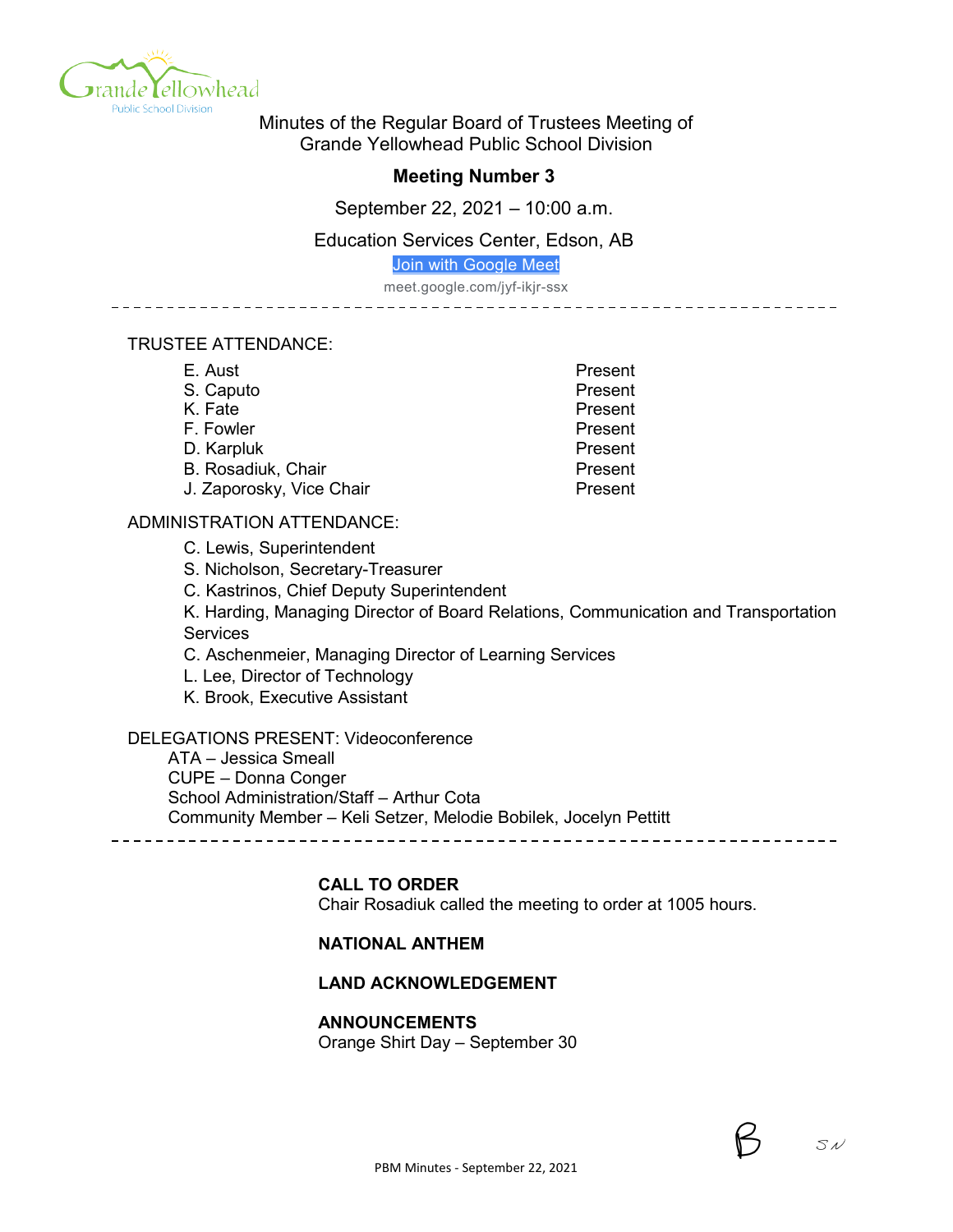# **CHANGES TO THE AGENDA**

**2021-036 APPROVAL OF THE AGENDA** Trustee Fowler moved that the Board approve the agenda.

**2021-037 APPROVAL OF THE MINUTES** Trustee Fate moved that the Board approve the minutes of the Public Board Meeting of September 8, 2021.

**Carried**

**Carried**

#### **BUSINESS ARISING FORM THE MINUTES** None.

**DELEGATION / PRESENTATION**

None.

### **BOARD CHAIR REPORT**

Chair Rosadiuk Shared:

- Correspondence
	- o ASBA Board Chairs' Meeting
	- o Meeting with A.I. Friday
- Governance
	- o GTHS Modernization Status Update
	- o Donations and Fundraising
	- o Design and Dreaming Event

### **SUPERINTENDENT'S REPORT**

Superintendent Lewis reported on all the activities she has been leading since the last Pubic Board meeting on September 8, 2021.

## **PUBLIC QUESTION PERIOD**

None.

# **ACTION ITEMS**

## **2021-038 Advocacy Letter to Premier and MLAs in Support of Statutory Holiday**

Trustee Caputo moved that the Board of Trustees move to direct administration to send a letter to the Premier of Alberta, as well as MLAs Long and Getson, advocating that the province move to make September  $30<sup>th</sup>$  – National Truth of Reconciliation – a Statutory Holiday.

> **4 in Favour 3 Opposed Carried**

The Public Board Meeting recessed at 1046 hours.

The Public Board Meeting reconvened at 1053 hours.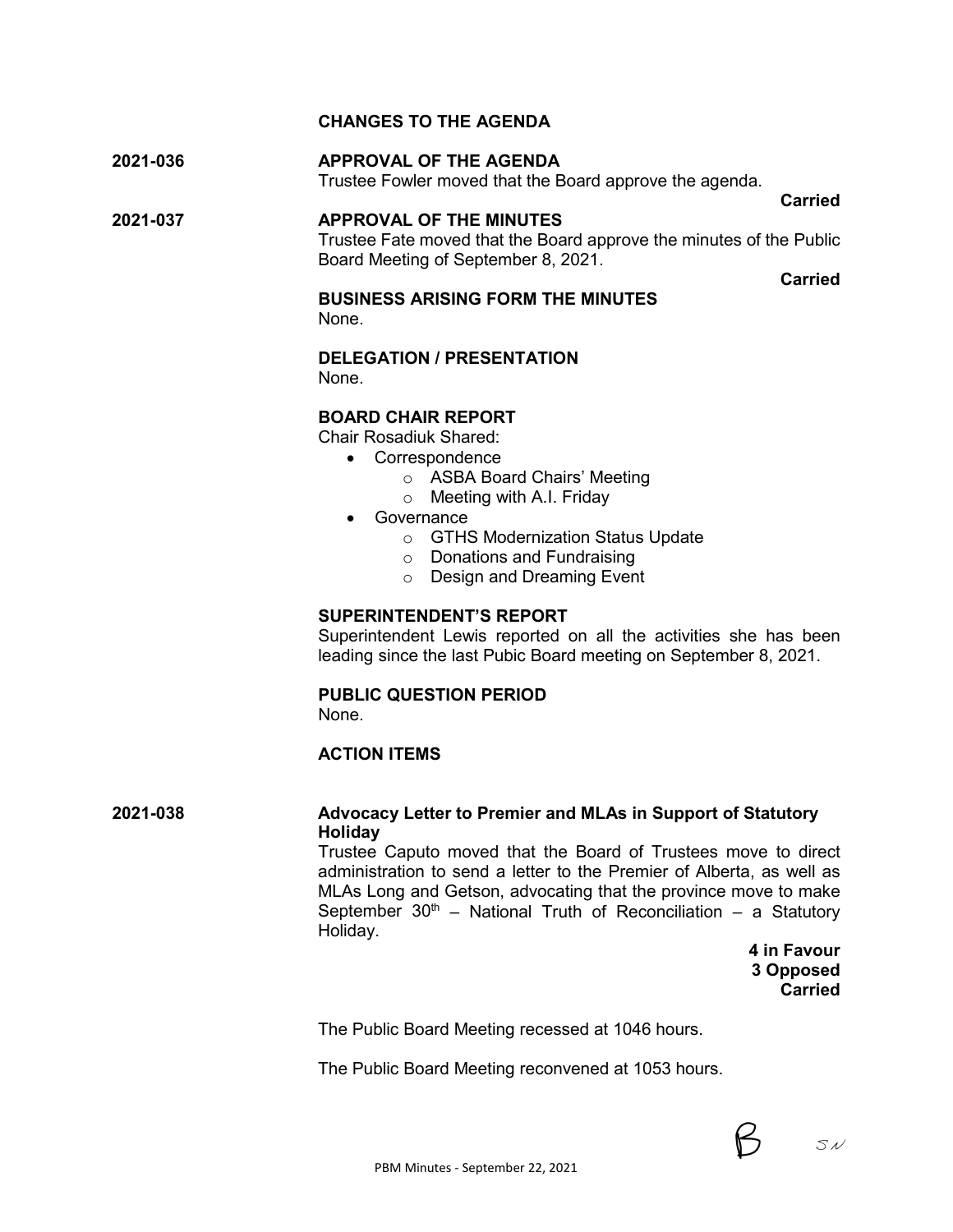# **ADMINISTRATION REPORTS**

#### **Transportation Update**

Dr. Harding provided the Board with an update on the work that the Transportation Team is doing.

### **Literacy and Numeracy Update**

C. Aschenmeier provided that Board with an update on the Division's focus on Literacy and Numeracy.

# **TRUSTEE REPORTS**

#### **Board Policy Committee**

Trustee Caputo updated the Board on the work that Policy Committee has been doing.

### **Recognition of Employees Committee** No Report.

**Board Planning Seminar Committee** No Report.

**Board Negotiations Committee** No Report.

#### **Board Representatives**

- **PSBAA – Work Plan Update**
	- o Belief Statement Posters out to schools
- **ASBA Zone 2/3**
	- o First meeting September 24

# **FUTURE BUSINESS**

### **Meeting Dates**

Board – Open to Public October 6, 2021 Public Board Meeting (10:00 a.m.)

Committees – Closed to Public October 6, 2021 Committee of the Whole Meeting (9:00 a.m.)

### **Notice of Motion**

None.

**Topics for Future Agendas** None.

#### **Requests for Information** None.

 $Syl$